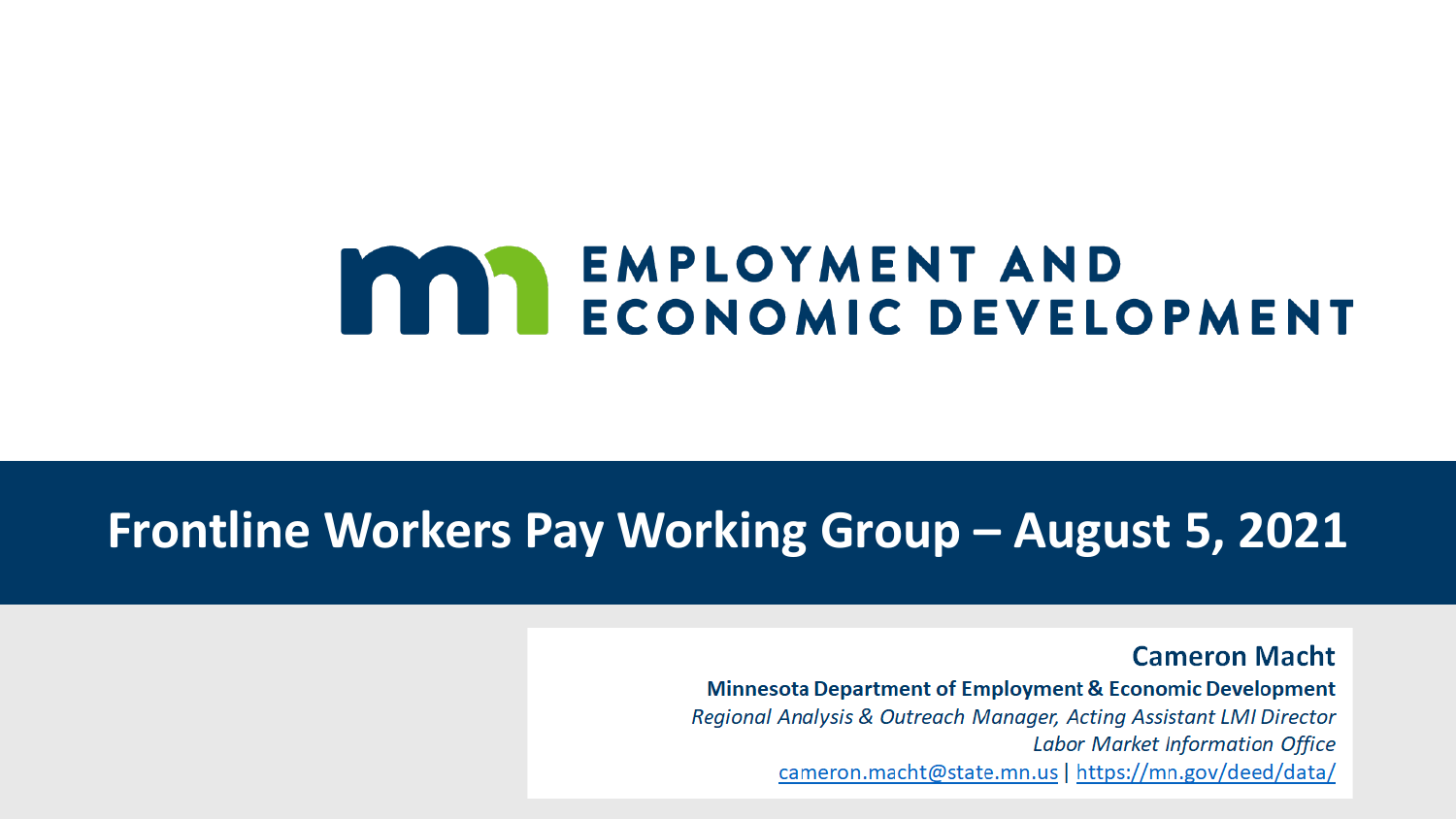# **Baseline for this analysis**

• **We used the categories suggested by the Senate and House staff presentation in the 7/28 meeting.**

- **For each category in that presentation, we used a quarterly census program to determine the overall number of workers in those industries in Minnesota.**
- **For illustrative purposes, we divided \$250M by each of those category totals to provide an estimate of what a flat-rate payment might look like using this data.**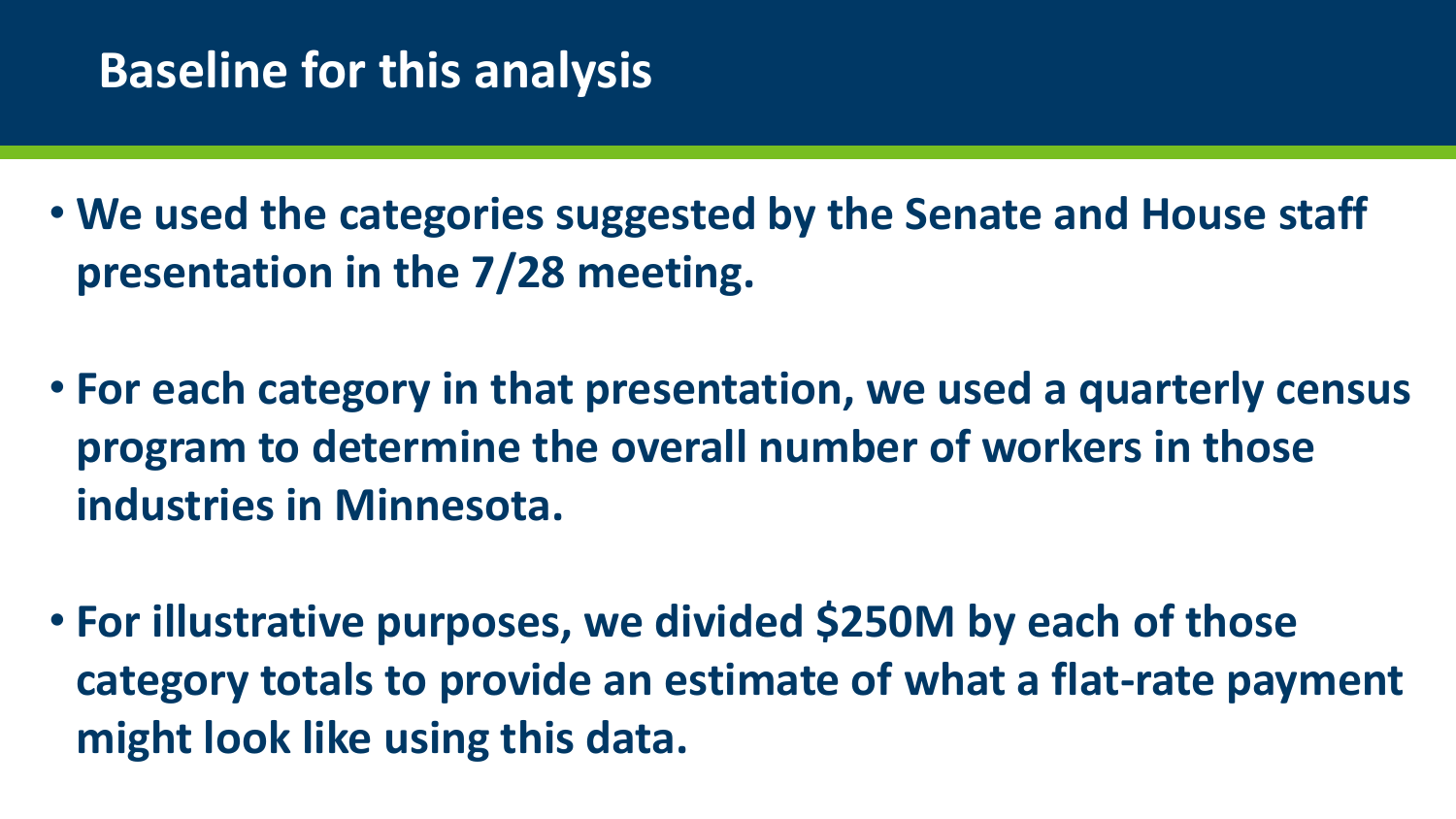# **DEED's Quarterly Census of Employment & Wages (QCEW)**

#### • **What the data tells us, and what it doesn't**

- Includes about 97% of Minnesota non-farm employment
- Covers all jobs regardless of hours or tenure
- Does not include self-employed, railroad workers, family farms, full-time students, elected officials, insurance & real estate salespeople, etc.
- Provides a count of jobs; not people *(multiple jobholders will show up multiple times)*
- Does not provide the amount of patient or customer contact, or telework status during the pandemic
- Does not provide occupation-level detail; only industries. We know how many jobs are at Hospitals, but not how many are RNs, Doctors, Accountants, Janitors, etc.
	- e.g. CNAs vs. CEOs they both show up as a job in QCEW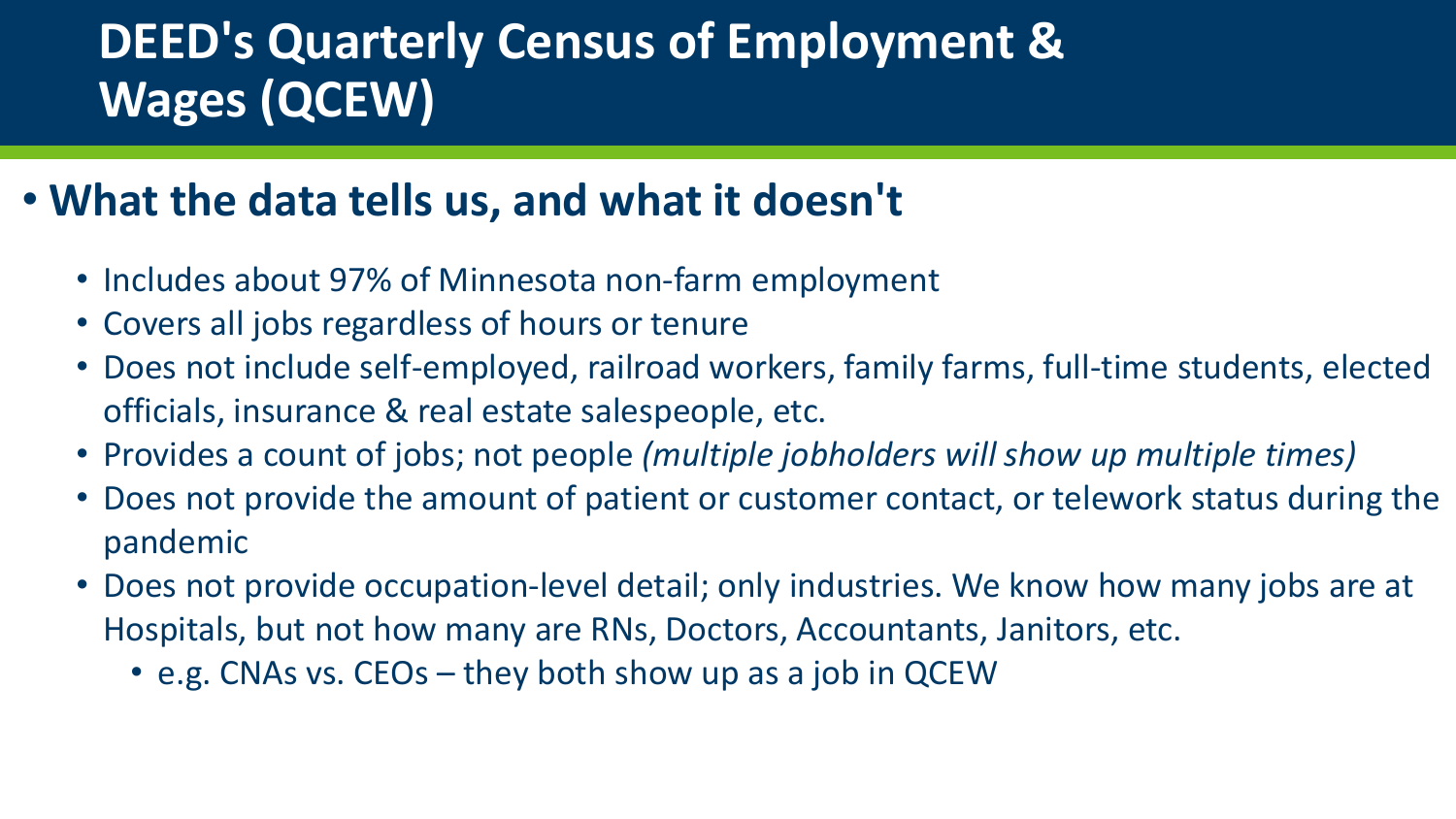# **Categories put forth by Senate/House staff on 7/28**

- Executive Order 20-20 CISA Guidance
- Center for Economic Policy & Research
- Guidance from MDH on who would receive the first vaccinations
	- Phase 1a; Phase 1b; Phase 1c
- Proposed legislation from the 2021 legislative session
	- Essential Workers Emergency Leave Act (House File 41, Senate File 331)
	- Hero payments for Long-term Care Workers (HF2221, SF2313)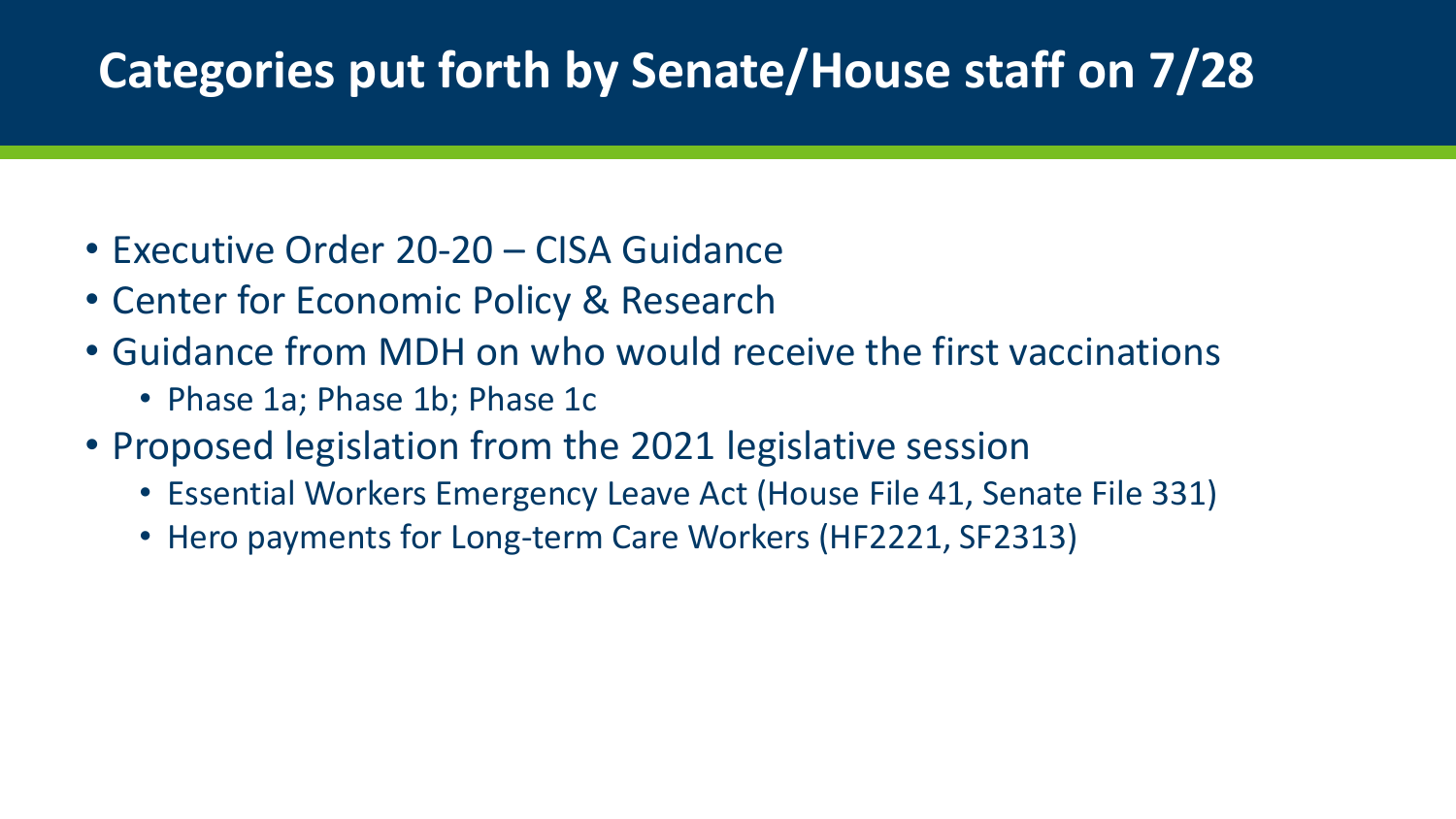

#### • **CISA – [Critical Infrastructure Sectors](https://www.cisa.gov/identifying-critical-infrastructure-during-covid-19)**

- Includes: Healthcare, Manufacturing, Food & Agriculture, Public Administration, Transportation, Financial Services, Utilities, and more
- **2,356,152 jobs**
	- **\$106.11 per worker**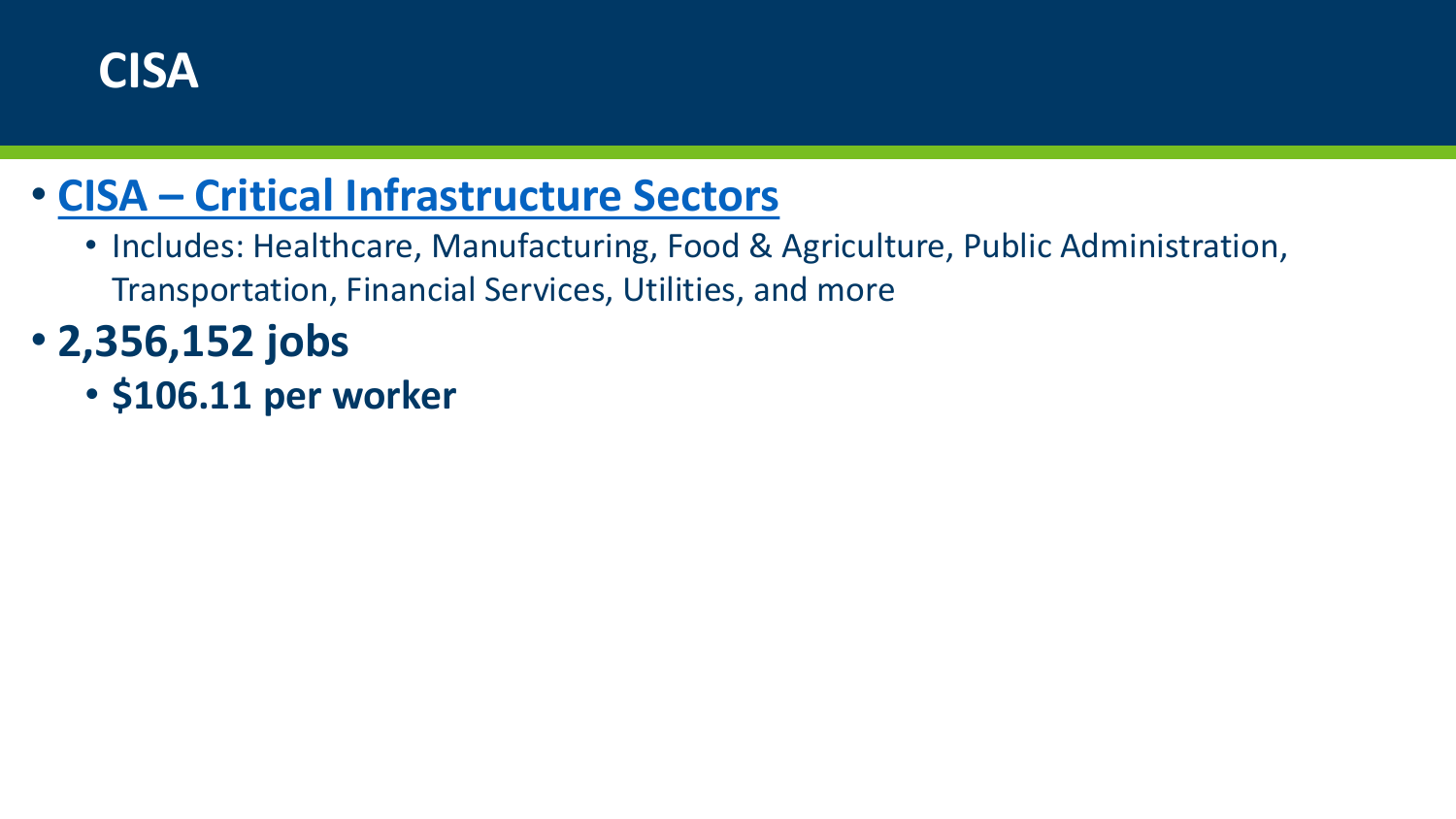# **MDH Vaccine Phases**

#### • **[MDH Vaccine Phases 1a-1c](https://www.health.state.mn.us/diseases/coronavirus/vaccine/plan.html)**

- Phase 1a: Health Care **385,029 jobs**
- Phase 1b, tier 1: Child care, E-12 schools staff **155,985 jobs**
- Phase 1b, tier 2: Food processing **45,537 jobs**
- Phase 1b, tier 3: Agriculture, additional school and child care workers, airport staff, correctional settings, first responders, food production, food retail (grocery), food service, judicial system workers, manufacturing, postal service workers, public transit workers, public health workers – **515,865 jobs**
- Phase 1c: Energy, finance, shelter/housing (construction), IT/communications, legal, media, public safety (engineers), transportation and logistics, water and wastewater – **305,165 jobs**
- **1,407,581 jobs**
	- **\$177.61 per worker**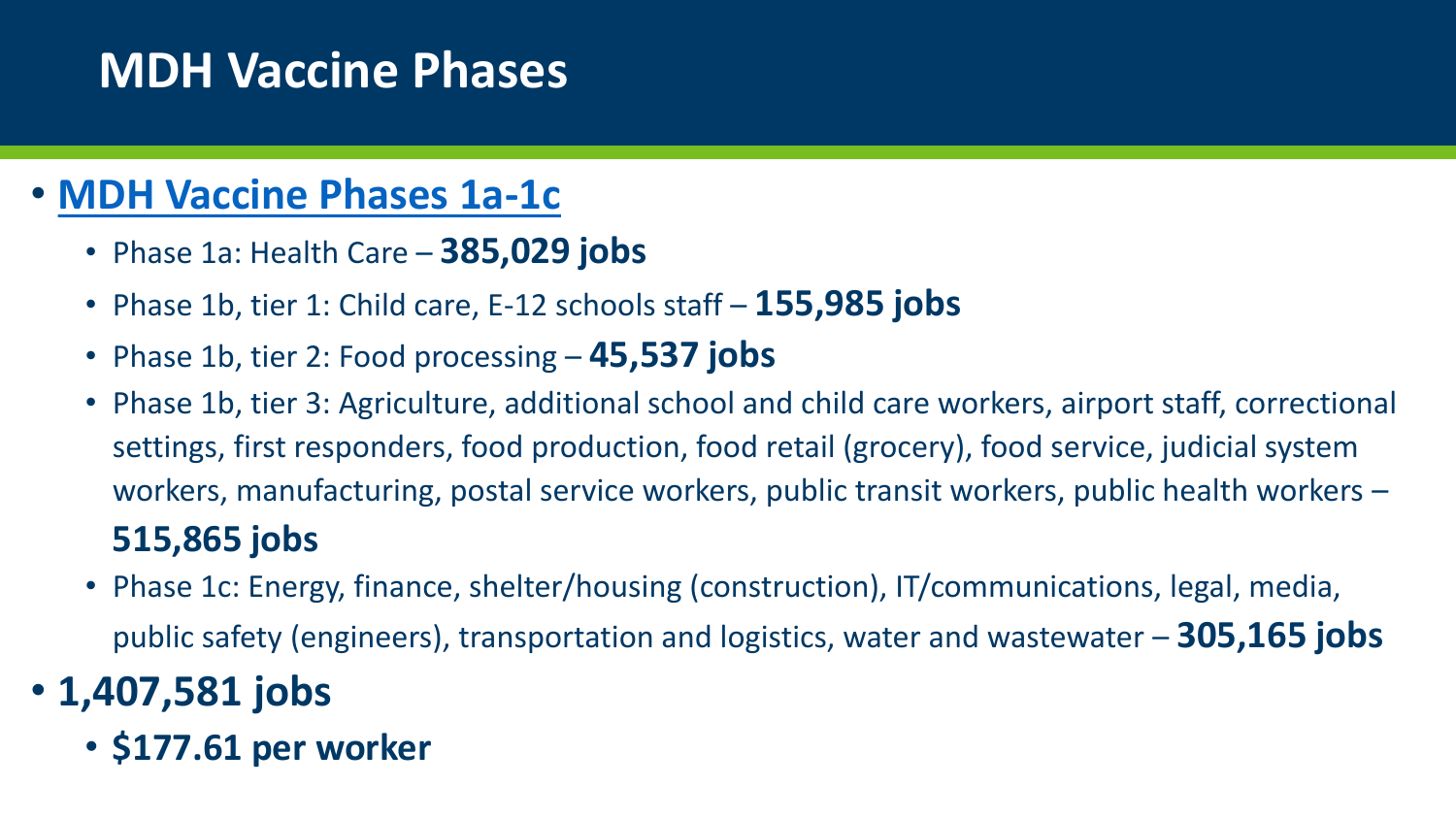### **HF 41**

#### • **HF 41 – [Essential Workers Emergency Leave Act](https://www.revisor.mn.gov/bills/text.php?number=HF41&type=bill&version=3&session=ls92&session_year=2021&session_number=0)**

• Includes: Public Safety, Healthcare, Public Schools, Air Transportation, Building Services, Child Care, Food Service and Manufacturing, Food Sales and Restaurants, Hotel Accommodations, Manufacturing, and Retail Trade

# • **1,320,534 jobs**

• **\$189.32 per worker**